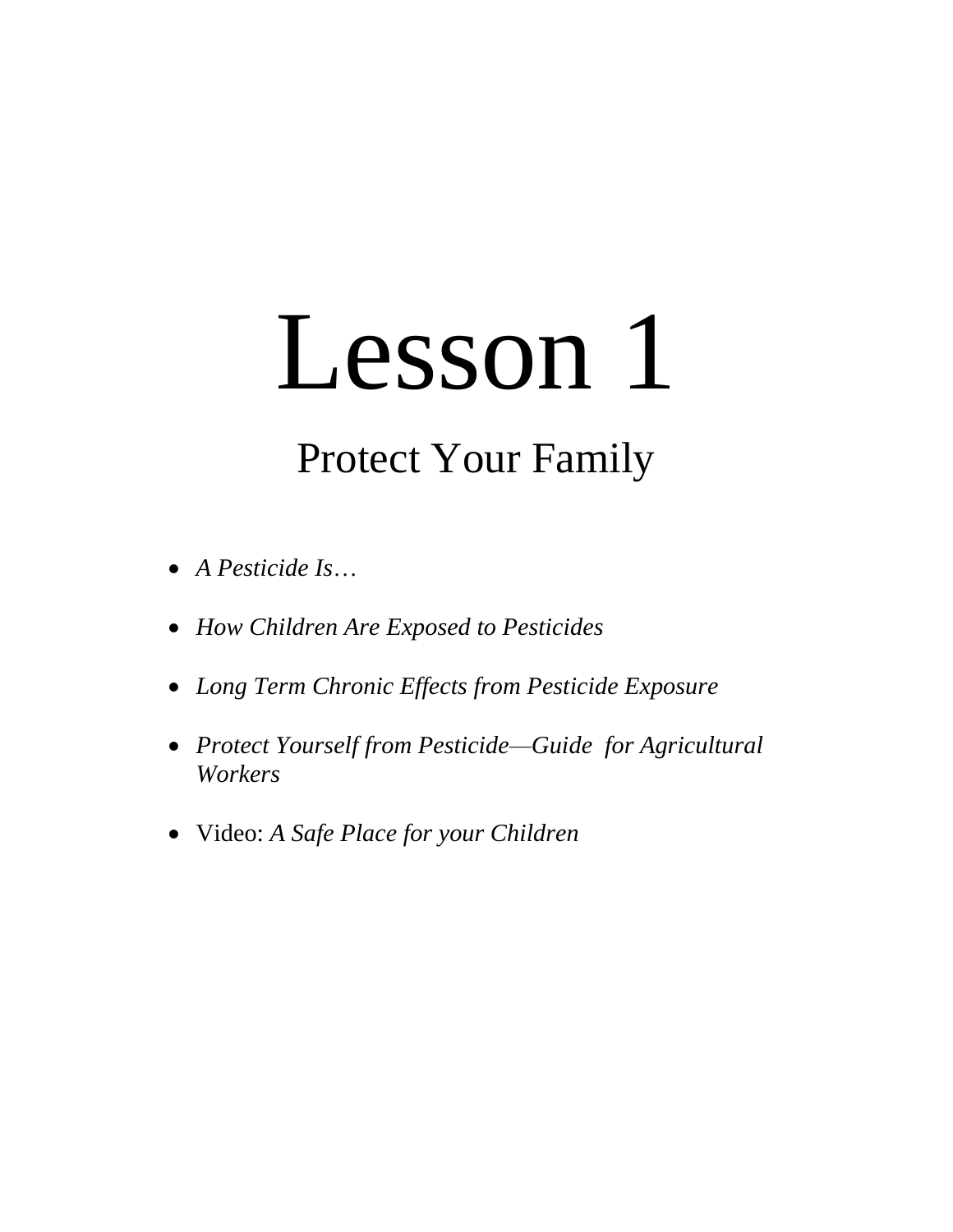## **LA FAMILIA SANA: PROMOTORA PROGRAM**

### **LESSON PLAN**

#### **Pesticide Safety Lesson 1: Protect Your Family**

#### **By the end of this lesson, participants will be able to:**

- Identify at least 3 examples of pesticides used frequently in the home
- Explain what pesticides are and what they are used for
- Describe at least 2 common symptoms of pesticide poisoning
- Describe at least 2 long-term health effects of pesticides
- Describe 3 ways to reduce children's exposure to pesticides

#### **Participant materials:**

- Handout: *A Pesticide Is…*
- Handout: *How Children Are Exposed To Pesticides*
- Handout: *Long Term Chronic Effects from Pesticide Exposure*
- Booklet: EPA *Protect Yourself from Pesticides.* Pages 18-22. *How can pesticides hurt you?*

#### **Demonstration materials:**

- Video: *A Safe Place for your Children*
- Optional booklet: *Pesticides Nearby…But Staying Healthy*

#### **1. Ways pesticides can affect people's health**

#### **Assessment**

- What does the word pesticide mean to you?
- What kinds of experiences have you or your family had with pesticides at work?
- Tell me about a time when you or someone else you know has felt sick because of pesticides.

#### **Activity**

- Review both sides of the brochure *A Pesticide Is…* Emphasize the two types of pesticides: agricultural and household.
- Review the handout *How Children Are Exposed to Pesticides.*
- Review the handout *Long Term Chronic Effects from Pesticide Exposure*
- Review *How can pesticides hurt you?* in the EPA booklet pages 18-22